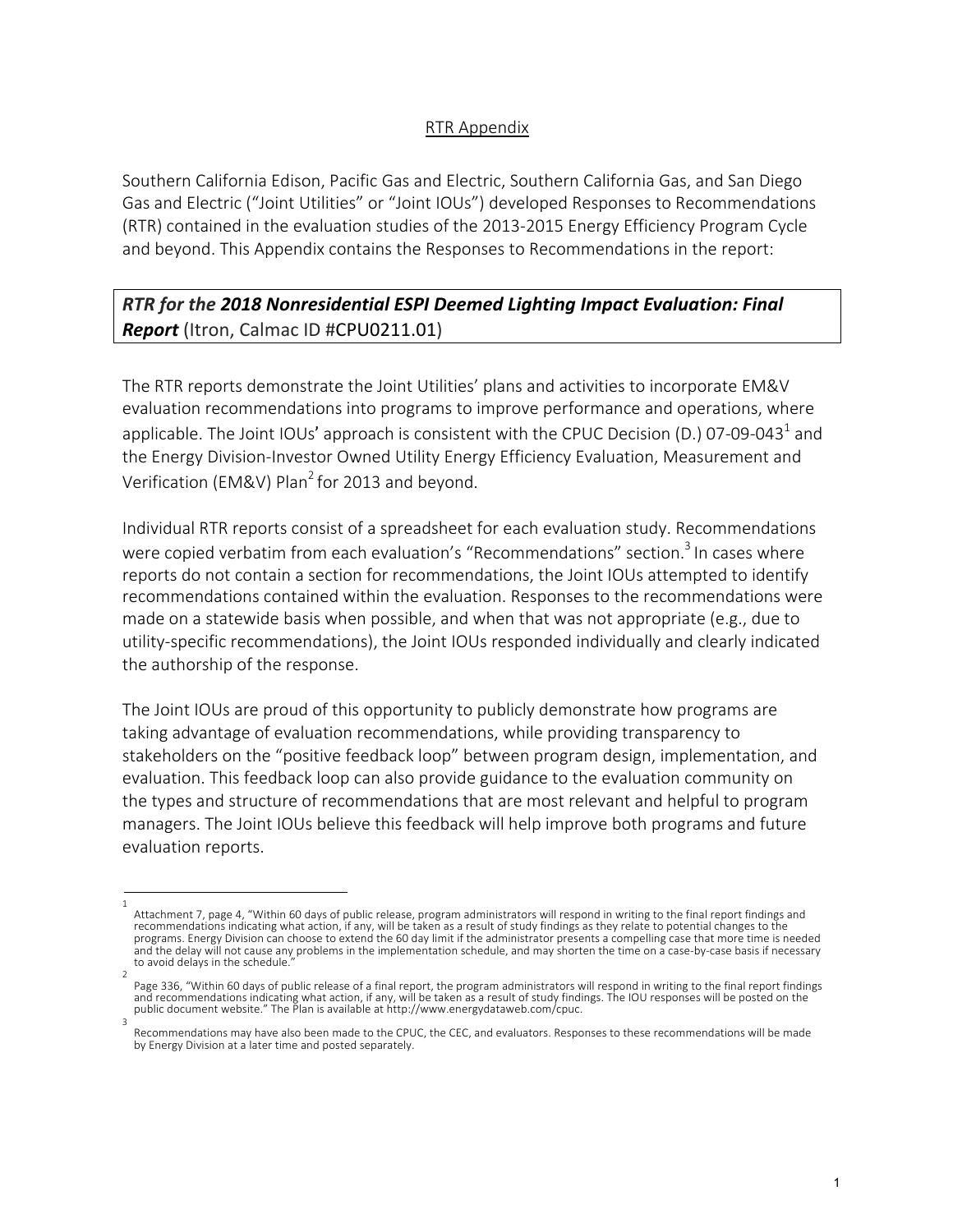# **Response to Recommendations (RTR) in Impact, Process, and Market Assessment Studies**

**Study Title:** 2018 Nonresidential ESPI Deemed Lighting Impact Evaluation: Final Report

**Program:** Lighting

**Author:** Itron

**Calmac ID:** CPU0211.01

**Link to Report:** http://calmac.org/publications/2018\_Nonresidential\_ESPI\_Deemed\_Lighting\_Impact\_Evaluation\_-\_Final\_Report\_and\_Appendices.pdf

### **Recipient Disposition Disposition Notes**

Examples: fic program change, give reason for rejection, or indicate that it's under further review.

| Item#          | <b>Findings</b>                                                                                                                                                                                                                                                                                                                                                                                                                                                                    | <b>Best Practice / Recommendations</b><br>(Verbatim from Final Report)                                                                                                                                                                                                                                                                                                                                                                                                                                       | Recommendation<br><b>Recipient</b>                         | <b>Disposition</b>                         |                        |
|----------------|------------------------------------------------------------------------------------------------------------------------------------------------------------------------------------------------------------------------------------------------------------------------------------------------------------------------------------------------------------------------------------------------------------------------------------------------------------------------------------|--------------------------------------------------------------------------------------------------------------------------------------------------------------------------------------------------------------------------------------------------------------------------------------------------------------------------------------------------------------------------------------------------------------------------------------------------------------------------------------------------------------|------------------------------------------------------------|--------------------------------------------|------------------------|
|                |                                                                                                                                                                                                                                                                                                                                                                                                                                                                                    |                                                                                                                                                                                                                                                                                                                                                                                                                                                                                                              | If incorrect,<br>please indicate and<br>redirect in notes. | Choose:<br>Accepted, Rejected,<br>or Other | <b>Describe specif</b> |
| 1a             | The evaluation team found the ex post operating hours for certain<br>commercial sectors-like retail and grocery-were significantly<br>higher than ex ante assumptions. While there were measurable<br>differences between ex ante and ex post operating hours for each<br>technology type, T-LEDs and retrofit kits were generally installed<br>in high usage areas like lobbies and retail space that can operate<br>for a significant number of hours per day and week.          | The ex ante/DEER team should consider<br>utilizing the monitoring data, along with<br>the business hour and self-reported operat-<br>ing schedules collected as part of this eval-<br>uation, to support the development of up-<br>dated operating hour estimates for LED Fix-<br>tures and T-LEDs. Furthermore, businesses<br>that operate 24 hours a day should be con-<br>sidered a unique case and claimed operat-<br>ing hours should be updated to reflect<br>higher activity within these facilities. | <b>CPUC</b>                                                |                                            |                        |
| 1 <sub>b</sub> | The evaluation team found claims and associated energy/demand<br>savings using a building type designation and claimed HOU that<br>don't correspond to the actual activity level within a facility. The<br>evaluation team verified installations at fitness centers, grocery<br>stores and retail establishments that operate 24-hours a day and<br>had much greater reported HOU than claimed.                                                                                   |                                                                                                                                                                                                                                                                                                                                                                                                                                                                                                              | <b>CPUC</b>                                                |                                            |                        |
| 2a             | The PA's assumed a replacement on burnout baseline for LED Fix-<br>ture measures. However, we found that T-LEDs and retrofit kits<br>were predominantly replacing linear fluorescent systems-T-LEDs<br>were installed in fixtures with existing wiring and ballasts. There-<br>fore, it's likely there is significant stock of LF systems still out there<br>with well-functioning ballasts, so an opportunity for accelerated<br>replacement may exist for LED Fixture retrofits. | Future studies should consider an acceler-<br>ated replacement path for LED Fixture ret-<br>rofits. As industry standard practice moves<br>towards LEDs for replacement on burnout<br>of linear fixtures, accelerated replacement<br>may be the more cost-effective path for this<br>measure. Furthermore, The PA's should<br>track the age and condition of linear fluo-<br>rescent ballasts where T-LED lamps are be-<br>ing installed.                                                                    | CPUC                                                       |                                            |                        |
| 2 <sub>b</sub> | LED lamps have an average service life of roughly 50,000. How-<br>ever, they are being installed in fixtures with existing ballasts.                                                                                                                                                                                                                                                                                                                                               |                                                                                                                                                                                                                                                                                                                                                                                                                                                                                                              | <b>CPUC</b>                                                |                                            |                        |
| 3              | A not insignificant percentage of program participants installing<br>LED fixture measures self-reported metal halide (MH), mercury<br>vapor (MV) and high-pressure sodium (HPS) as the baseline tech-<br>nology replaced as part of the retrofit-especially for outdoor LED<br>fixture measures.                                                                                                                                                                                   | Further research should be conducted to<br>continue to track the typical baseline and<br>efficiency of equipment replaced with pro-<br>gram rebated LED indoor and outdoor tech-<br>nologies. Furthermore, future studies and<br>programs should consider a framework to<br>recognize the age of the existing equipment                                                                                                                                                                                      | <b>CPUC</b>                                                |                                            |                        |